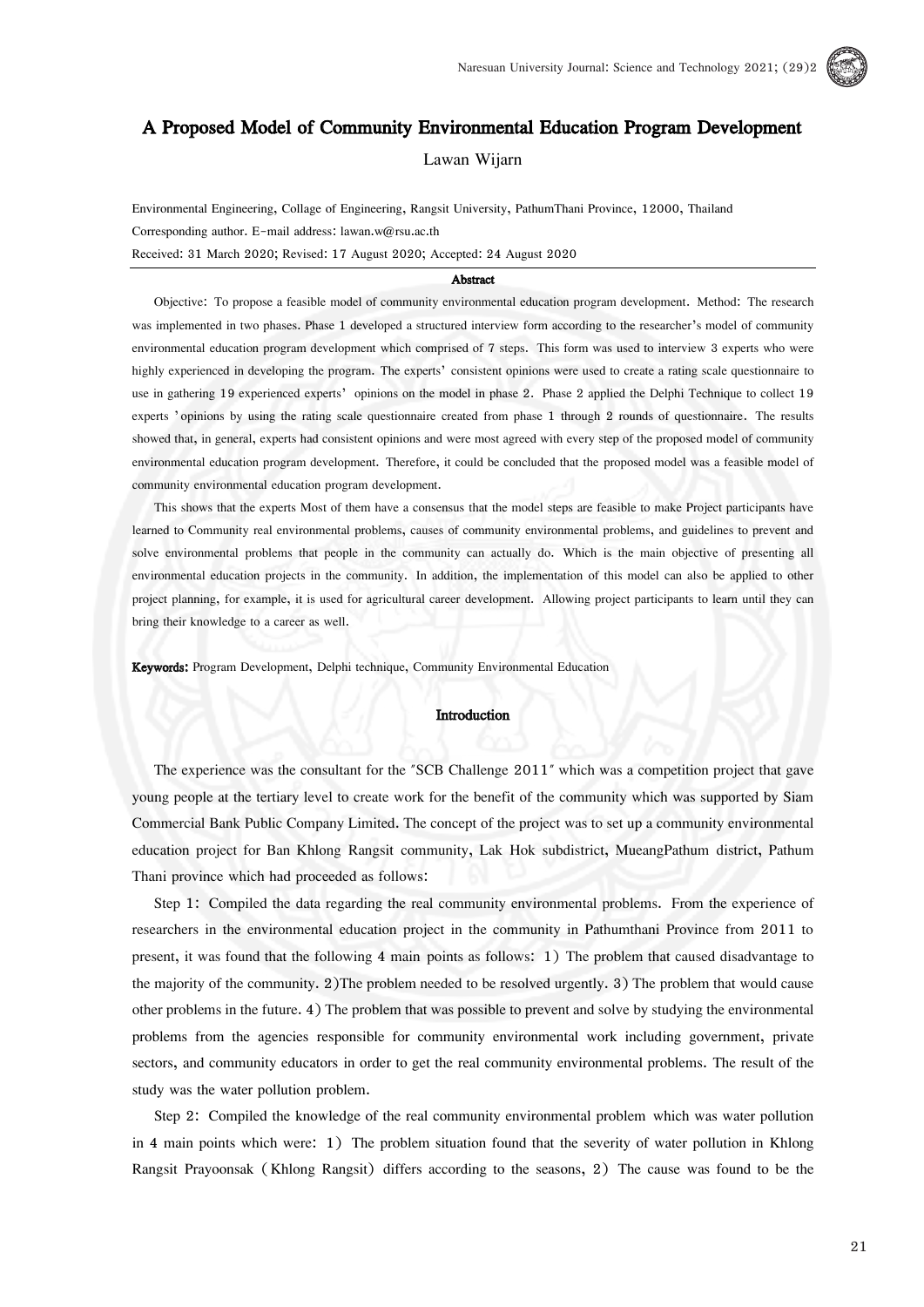

drainage of water from various activities which were the wastewater from houses and markets located along Khlong Rangsit, drainage of wastewater from Klong PremPrachakorn during the rainy season into Khlong Rangsit, 3) The impact of environmental problem found that the people along the Khlong Rangsit were unable to utilize the water in the canal, and 4) the ways to prevent and solve community environmental problem was to create water pollution map to monitor water quality in Khlong Rangsit.

Step 3: Define the teaching objectives of the knowledge content in 4 issues in order to be able to create a water pollution map.

Step 4: Define the behavioral objectives according to the teaching objectives of each knowledge content was to be able to create a water pollution map in 5 months.

Step 5: Set up the activities by conducting real space surveys, group meetings, in-depth interviews, making a geo-social mapping and adding data to the map in order to be able to create water pollution map.

Step 6: Define teaching aids by using real media (real locations, sources of waste water, sewage condition in Khlong Rangsit and the map of Khlong Rangsit, LakHok subdistrict).

Step 7: Evaluate results by creating water pollution map on scheduled time.

The result of implementing all 7 steps enabled the creation of a water pollution map for Khlong Rangsit flowing through LakHok subdistrict and set the water quality surveillance points of Ban Khlong Rangsit community (Figure1).



Figure 1 Water pollution map of Khlong Rangsit flowing through LakHok subdistrict with the water quality surveillance points.(May-June)

In the year 2013, the researcher applied 7 steps of the model of the environmental education community program development as the guideline for the community environmental education project development in Ban SaladaengNua community, Chiang RakNoi subdistrict, Sam Khok district, PathumThani province. This project was funded by the National Research Council of Thailand which had proceeded as follows:

Step 1: Compiled the data of the real environmental problems of Ban SaladaengNuea community which was found that the water pollution in Khlong Khok Ta Kheaw, the north of the community, was the real environmental problem of the community.

Step 2: Compiled the knowledge of the real community environmental problems, namely water pollution in 4 main points which were: 1) The situation of the problem was found that the severity of water pollution in Khlong Khok Ta Kheaw was different according to the season, 2) The cause of the problem was found to be the drainage of water from farming in the area around the Khlong Khok Ta Kheaw and the waste water from Khlong Khok Ta Kheaw after the flooding season flowed into the Chao Phraya River in front of Ban SaladaengNuea community and wastewater that was drained from industrial plants located along the Khlong Khok Ta Kheaw, 3) The impact of environmental problems was found that the people of Ban SalaDaengNuea community were unable to utilize the water in the Chao Phraya River after the flood season, and 4) The way to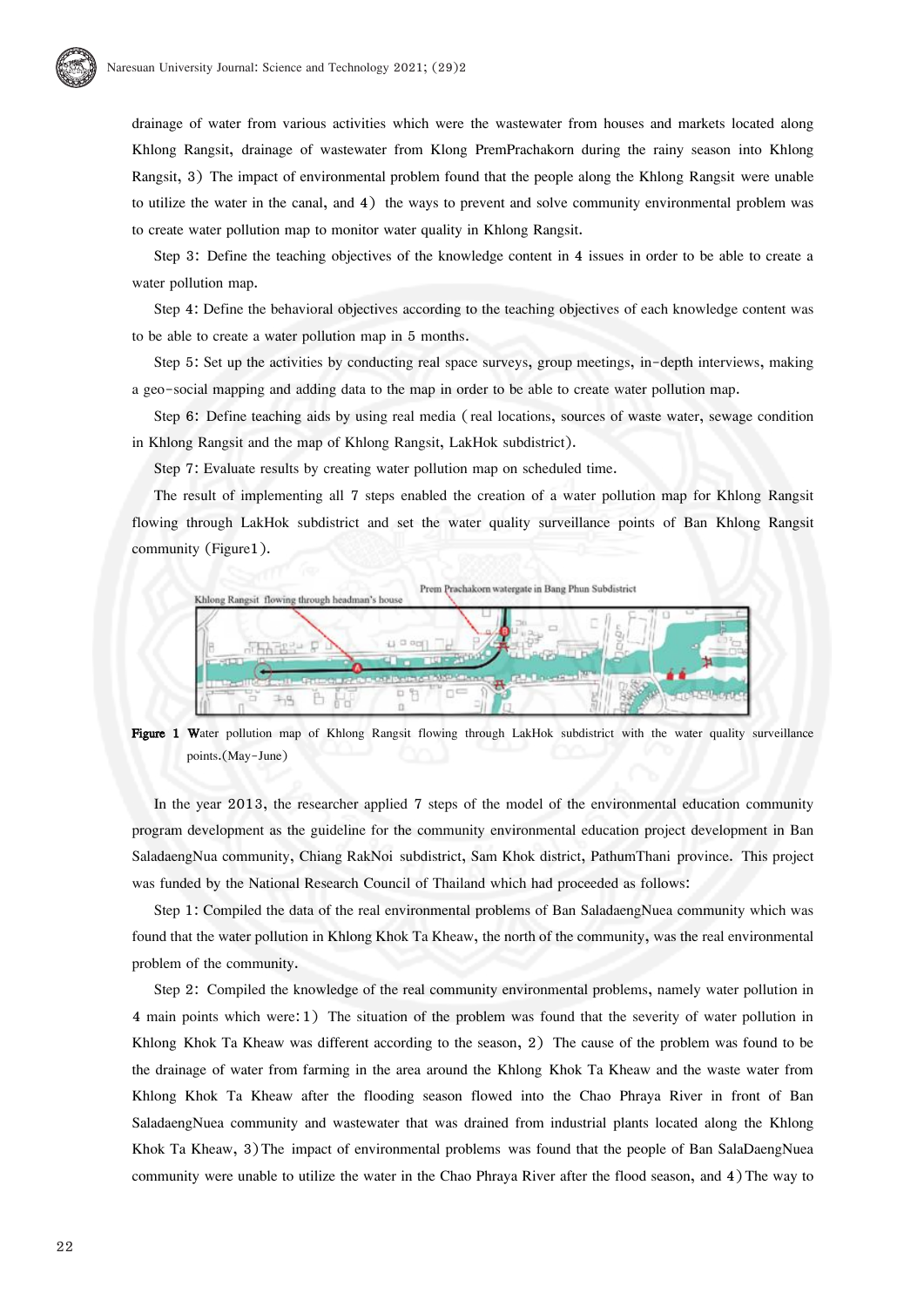

prevent and solve the environmental problem of the community was to creating a water pollution map with water quality surveillance points in Khlong Khok Ta Kheaw.

Step 3: Define the teaching objectives of the knowledge content in 4 issues in order to create a water pollution map.

Step 4: Define the behavioral objectives according to the teaching objectives of each knowledge content to create a water pollution map in 5 months

Step 5: Set up the activities by conducting real space surveys, group meetings, in-depth interviews, making a map and adding surveillance points to the map to make a water pollution map.

Step 6: Define teaching aids by using real media (real locations, source of waste water, sewage conditions in Khlong Khok Ta Kheaw and Khlong Khok Ta Kheaw map).

Step 7: Evaluate results by mapping the water pollution in 5 months.

The result of the implementation of all 7 steps enabled the creation of a water pollution map of Khlong Khok Ta Kheaw and set the water quality surveillance points of Ban SaladaengNuea community ( Wijarn & Charoenwongsa, 2014) (Figure 2).



Figure 2 Water pollution map of Khlong Khok Ta Kheaw with the water quality surveillance points (September –November)

Later in the year 2014, the researcher applied 7 steps of the model developed in 2013 as the guideline for the development of community environmental education project in Ban SaladaengNua community supported by the Metropolitan Waterworks Authority and the United Nations Development Program: UNDP. The project had proceeded as follows:

Step 1: Compiled the data regarding the real environmental problems of Ban SaladaengNuea community which was found that in addition to water pollution from the Khlong Khok Ta Khiao, it was caused by water pollution from 3 Khlongs, namely Khlong PremPrachakorn flowing through Chiang RakNoi subdistrict, Khlong Chiang RakNoi and KhlongKhu, connecting Khlong PremPrachakorn and Chao Phraya River flowing through Ban SaladaengNuea community.

Step 2: Compiled the knowledge of the real community environmental problem which was water pollution in 4 main points which were: 1) The situation of problem was found that the severity of water pollution in 3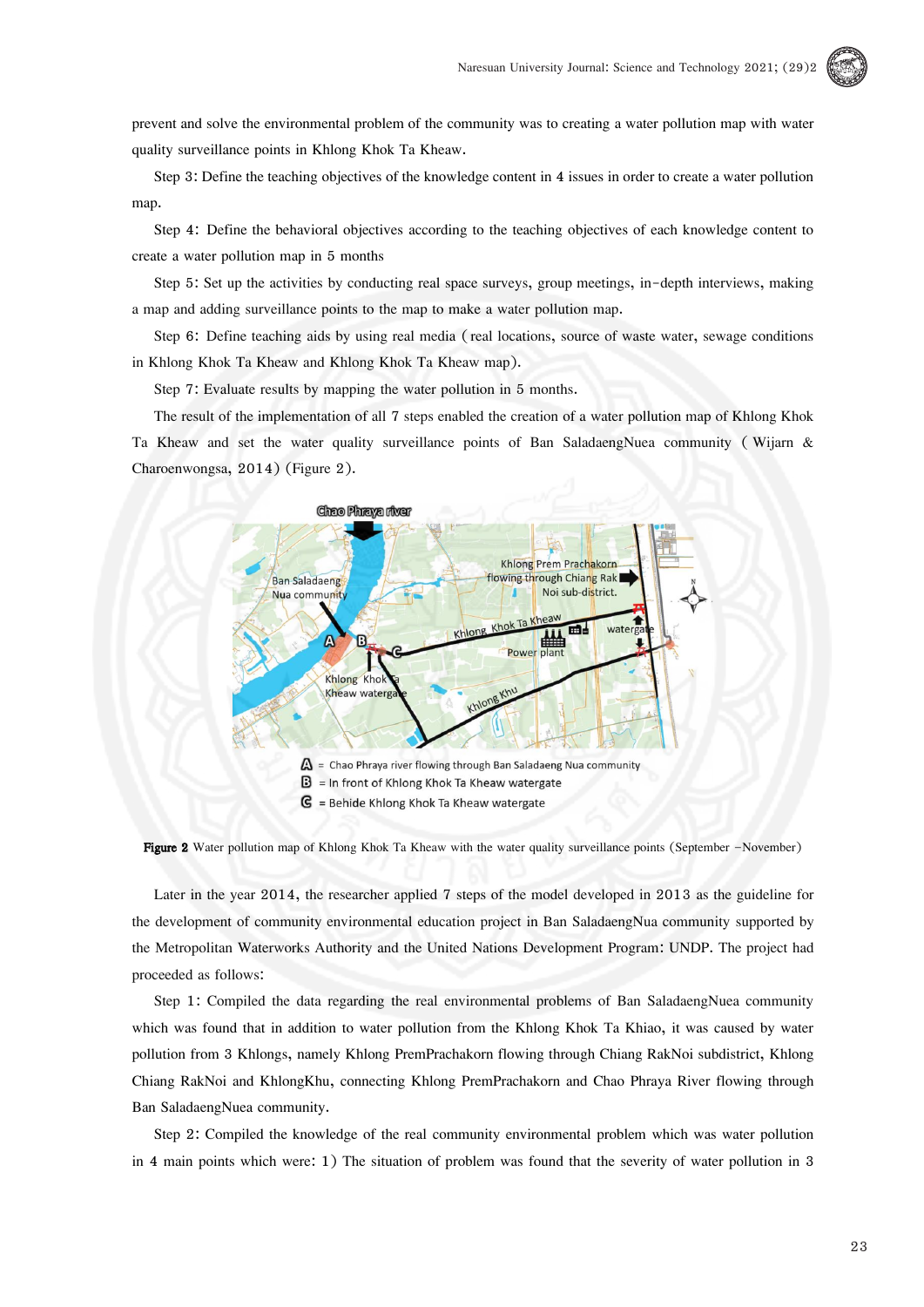Khlongs were different according to the seasons. 2) The cause of problem was found to be the drainage of water from farming. Drainage of flooded water was confined to the surrounding 3 Khlongs and waste water drainage after flooding season into the Chao Phraya River that flowed through Ban SaladaengNuea community. 3) The impact of environmental problems was found that the people of Baan SalaDaengNuea community were unable to utilize the water in the Chao Phraya River after the flood season because of waste water from 3 Khlongs affecting the water quality in the Chao Phraya River flowing through Ban SaladaengNuea community and 4) the way to prevent and solve community environmental problem was to map water pollution with water quality surveillance points in 3 Khlongs.

Step 3: Define the teaching objectives of the knowledge content in 4 issues in order to create a water pollution map.

Step 4: Define the behavioral objectives according to the teaching objectives of each knowledge content to create a water pollution map for 18 months.

Step 5: Set up real space surveys, group meetings, in-depth interviews, making a geo-social mapping and adding surveillance points to the map to make a water pollution map.

Step 6: Define teaching aids by using real media (locations, source of waste water, sewage conditions in Khlong PremPrachakorn flowing through Chiang RakNoi subdistrict, ChiangRakNoi and Khlong Khuin Bang Phut subdistrictand 3 maps of three Khlongs in Chiang RakNoi subdistrict and Bang Phut subdistrict)

Step 7: Evaluate results by mapping the water pollution in 18 months.

The result of the implementation all 7 steps was to be able to make a water pollution map of Khlong PremPrachakorn flowing through ChiangRakNoi subdistrict, the map of Khlong Chiang RakNoi water pollution, Khlong Khu water pollution map as well as being able to set the water quality surveillance points in 3 Khlongs that affected the water quality in the Chao Phraya River flowing through Ban SaladaengNuea community(Ban SaladaengNuea Community, 2015) (Figure 3).



Figure 3 Water pollution map of KhlongPremPrachakornflowing through Chiang RakNoi sub-district, KhlongChiang RakNoi and KhlongKhuwith the water quality surveillance points in 3 Khlongs.

Although the 7 steps of community environmental education program development that the researcher had tried above were a successful model, the researcher needs to know experts' s opinions in relation to the researcher's model development using the Delphi technique.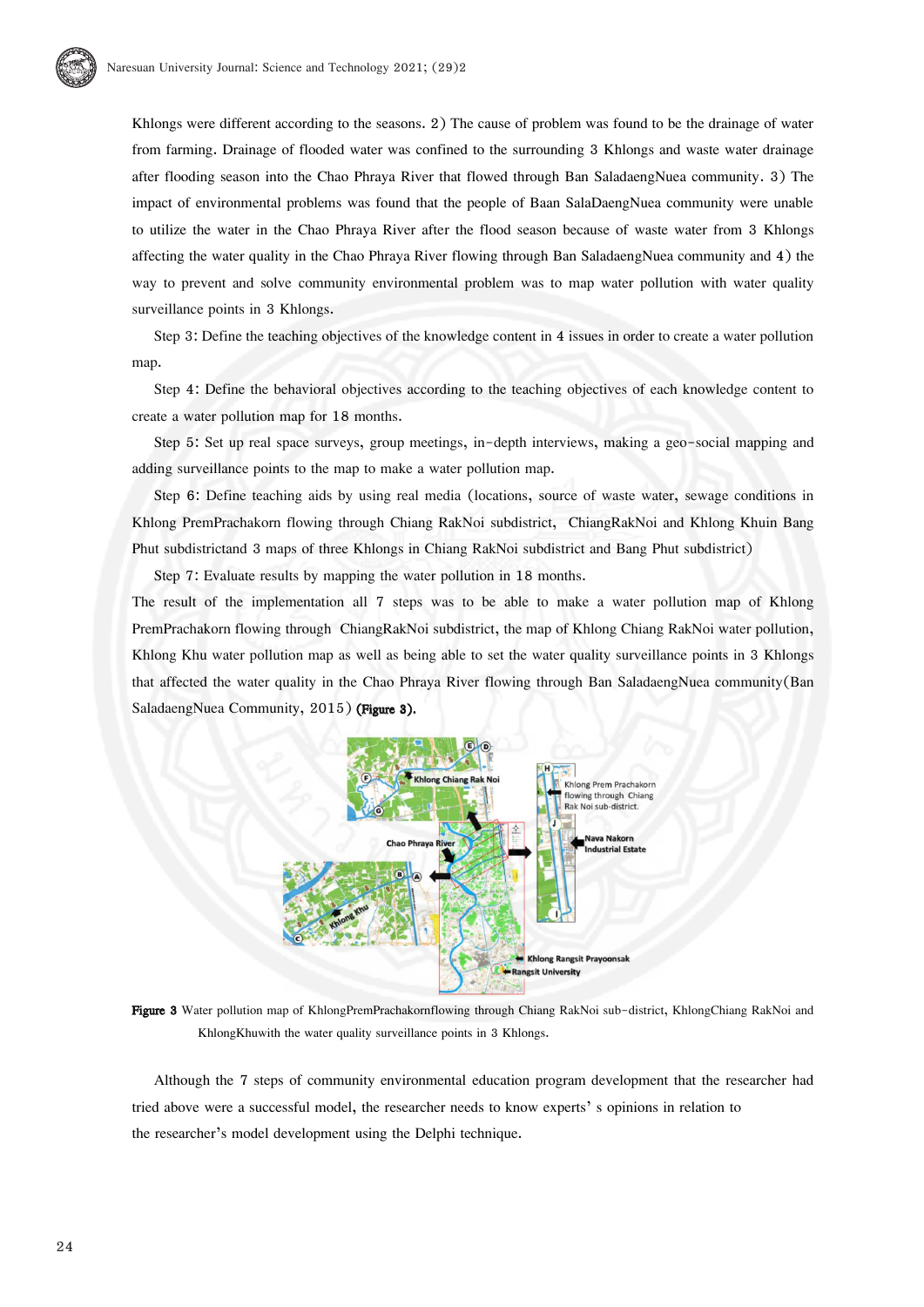

The Delphi technique was a process for gathering opinions from a group of experts in making decisions about matters that was unclear by relying on the experiences, knowledge of experts in relevant fields. The opinions of the experts in the Delphi technique are applied to a wide range of management in industry, agriculture, medicine, education, etc. For example, The development of the coastal transportation system in Ah Thai by the Delphi technique (Miboon & Atikomratanakul, 2018), The development of the drug information service system for the center hospital using the Delphi technique (Udomaksorn & Kamnerd, 2009).

From the 2018 Environmental Quality Situation Report, it was found that the occurrence of environmental problems in various communities continues to occur and is difficult to manage, despite the establishment of environmental education programs in the community as a tool to prevent and solve environmental problems of Thailand continuously for at least 35 years. It shows that past environmental education projects cannot make people in the community learn about the real environmental problems of the community, the causes of the problems, and how to prevent and solve environmental problems that people in the community can actually do by themselves. Therefore, in this research, the Delphi technique was used as a tool for collecting opinions of experts.

#### Research objectives

To propose a feasible model of community environmental education program development.

#### Methods and Materials

This research was a qualitative research implemented in two phases. Phase one was to develop a structured interview form according to researcher's model of community environmental education program development for interviewing 3 highly experienced experts in planning community environmental education program for at least 10 years by asking whether they agreed or disagreed with each question including suggestion. The experts' opinions were analyzed the consistency of their opinions by using IOC method for creating a rating scale questionnaire for use in phase two. Phase two was to apply the Delphi technique to collect from 19 experienced experts opinions through two rounds of questionnaire so that the consensus among all experts could be reached. The experts were selected by purposive sampling method ( 9 persons from government and private higher education institutes and 10 persons from organizations with relative experience in environmental knowledge transfer). Round one, questionnaire was developed from phase one by using the rating scale questionnaire and sent to 19experts. Round two, questionnaire was developed from the experts' answers to the round one questionnaire. The answers were calculated the median, mode, and quartile range of each question in order to create a round two questionnaire by retaining the original text and increasing the median and quartile range and the position in which each expert reviewed the first round and answered again. In answering this questionnaire, the experts would know how different their opinions were from all the experts and may change to a new answer if disagree including providing the reason for confirming the original answer that was cut from the quartile range.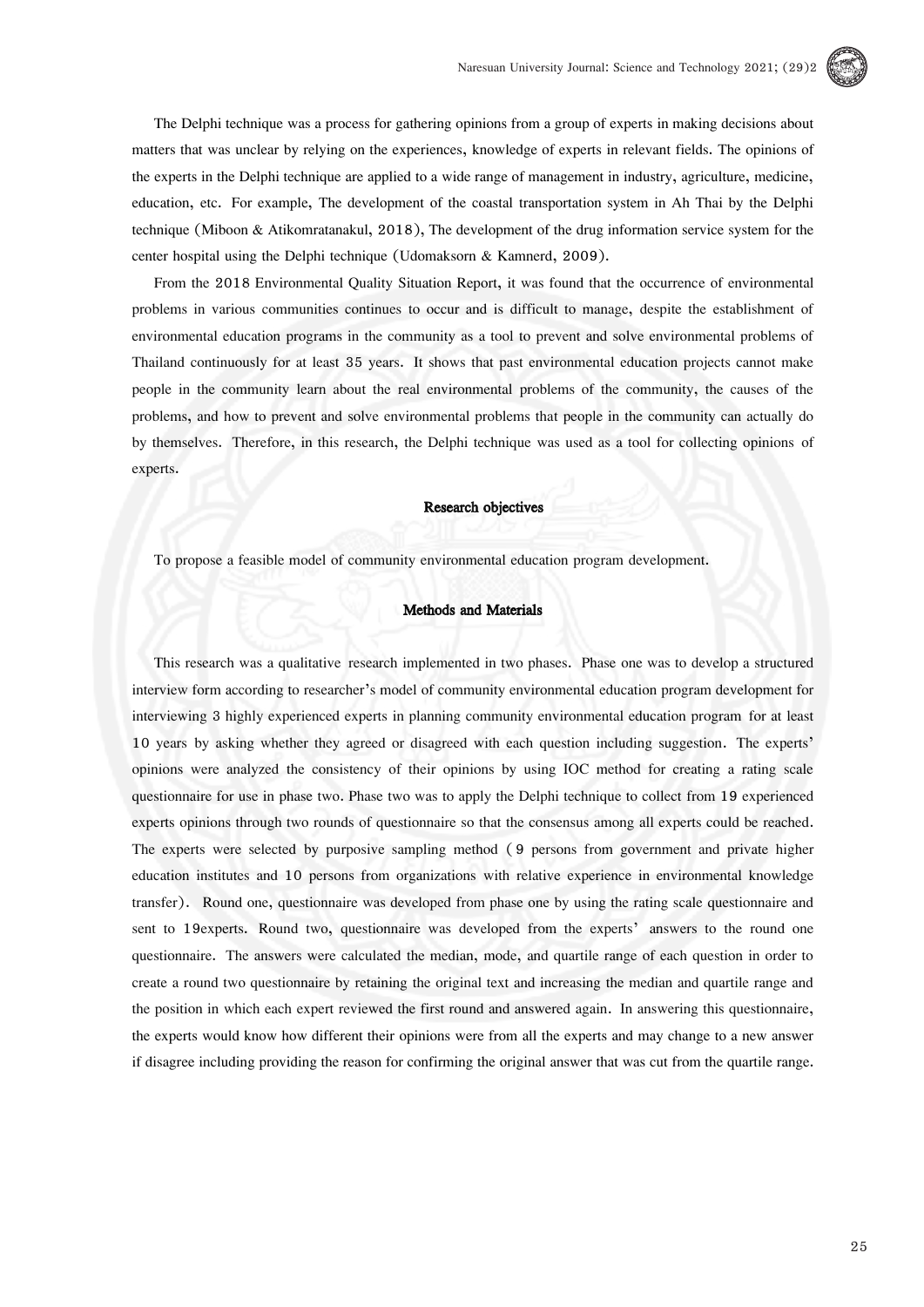# Research tools

The tools for data collection from experts were: 1) the structured interview form to collect opinions from 3 experts with high experience in the development of community environmental education program towards the researcher's model in order to create a rating scale questionnaire for collecting 19 experts opinions two times.

Data collection

This research collected data in 2 phases: phase 1 was to collect 3 highly experienced expert's opinions by using the structured interview form, and phase 2 was to collect 19 experienced experts' opinions 2 times by using the rating scale questionnaire through electronic mail.

Data analysis

1. Analyze for the IOC (Item-Objective Congruence Index) according to the formula (Thawirat, 2000)

$$
_{\text{IOC=}}\Sigma \frac{R}{N}
$$

**SR** is 'the sum of all opinion points of all experts

N is the number of experts

An IOC value of -1 indicates inconsistent. A value of 0 means uncertain. A value of +1 means consistent.

2. The median from the rating scale questionnaire with 5 scales, weight scale score of 5 levels as follows: (Yuvanuch, 1994)

1 means that the group of experts least agree or disagree with the statement

2 means that the group of experts less agree with the statement

3 means that the group of experts moderately agree with the statement

4 means that the group of experts highly agree with the statement

5 means that the group of experts most agree with the statement

 The median calculated from the answers of the expert group was interpreted according to the following criteria:

The median between 1.00-1.49 means that the group of experts least agree with the statement.

The median between 1.50-2.49 means that the group of experts less agree with the statement.

The median between 2.50-3.49 means that the group of experts moderately agree with the statement

The median between  $3.50 - 4.49$  means that the group of experts highly agree with the statement

The median between 4.50 -5.00 means that the group of experts most agree with the statement

3. The difference between the median and the mode of each statement to support the harmonization of experts' opinions, any statement that has a difference between the median and the mode no more than 1.00 shows that the experts agree with that statement (Commander, 1994).

4. The difference between quartile 1 and quartile 3 is that if the quartile range of any statement is not greater than 1. 50 means that the opinions of all experts are consistent, but if interquartile range is greater than 1.50 means that the opinions of all experts are inconsistent (Commander, 1994).

#### Results and Discussion

The research results were summarized and discussed from Table 1 as follows.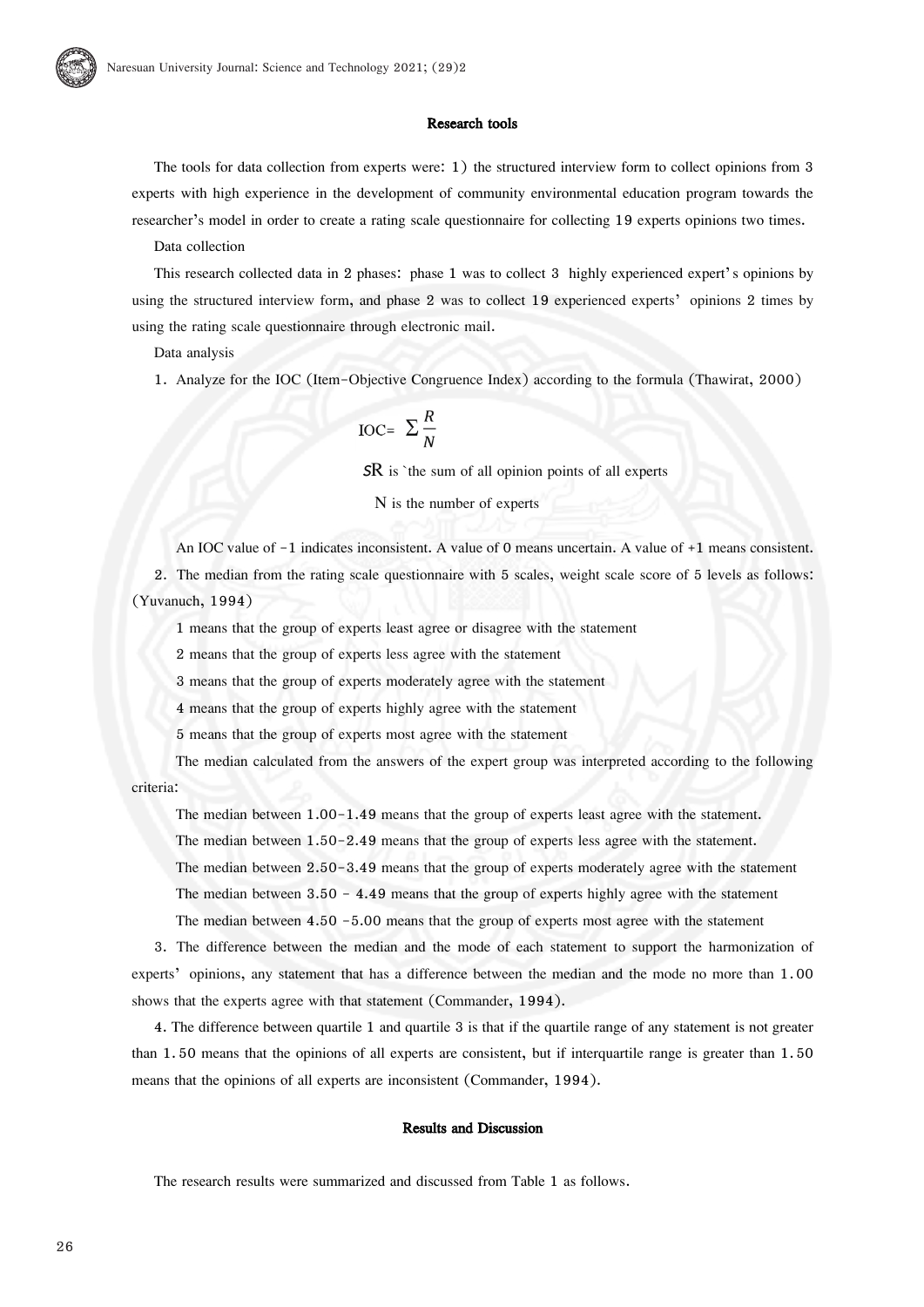

| Table 1 Opinions of the group of experts on the steps of the community environmental education program development |  |  |  |  |  |  |  |  |  |  |  |  |  |
|--------------------------------------------------------------------------------------------------------------------|--|--|--|--|--|--|--|--|--|--|--|--|--|
|--------------------------------------------------------------------------------------------------------------------|--|--|--|--|--|--|--|--|--|--|--|--|--|

| Steps of the program development                                                                                                                                                                      | Opinion<br>level | Median                  | Mode           | Difference<br>between<br>Mode and<br>median | Q3             | Q1             | Range<br>between<br>$Q3-Q1$ | Consistency |
|-------------------------------------------------------------------------------------------------------------------------------------------------------------------------------------------------------|------------------|-------------------------|----------------|---------------------------------------------|----------------|----------------|-----------------------------|-------------|
| Step 1: Gather information about<br>the real community environmental<br>problems regarding                                                                                                            |                  |                         |                |                                             |                |                |                             |             |
| 1. The criteria for determining the<br>real community environmental<br>problems.<br>1.1 the violent problem affecting<br>most people in the community.                                                | Most agree       | 5                       | 5              | $\mathbf{0}$                                | 5              | $\overline{4}$ | $\mathbf{1}$                | consistent  |
| 1.2 the problem that causes impact<br>or trouble to most people in the<br>community.                                                                                                                  | Most agree       | 5                       | 5              | $\mathbf{0}$                                | 5              | $\overline{4}$ | 1                           | consistent  |
| 1.3 the problem that most people<br>in the community think "must be<br>solved"urgently                                                                                                                | Most agree       | 5                       | 5              | $\mathbf 0$                                 | 5              | $\overline{4}$ | 1                           | consistent  |
| 1.4 causes or the cause to other<br>problems in the future                                                                                                                                            | Most agree       | 5                       | $\sqrt{5}$     | $\mathbf{0}$                                | 5              | $\,$ 5         | $\boldsymbol{0}$            | consistent  |
| 1.4 causes or the cause to other<br>problems in the future                                                                                                                                            | Most agree       | 5                       | 5              | $\mathbf{0}$                                | 5              | 5              | $\overline{0}$              | consistent  |
| 1.5 possibility to solve the<br>problems                                                                                                                                                              | Very agree       | $\overline{\mathbf{4}}$ | $\overline{4}$ | $\boldsymbol{0}$                            | $\overline{4}$ | 3              | $\mathbf{1}$                | consistent  |
| 2. Elements of the real community<br>environmental problems.<br>2.1 the situation of the problem                                                                                                      | Most agree       | 5                       | 5              | $\overline{0}$                              | 5              | 5              | 0                           | consistent  |
| 2.2 causes of the problems                                                                                                                                                                            | Most agree       | 5                       | $\mathbf 5$    | $\boldsymbol{0}$                            | 5              | 4              | $\mathbf{1}$                | consistent  |
| 2.3 the impact of community<br>environmental problems on the<br>quality of life of people in the<br>community                                                                                         | Most agree       | 5                       | 5              | $\mathbf{0}$                                | $\overline{5}$ | $\mathbf 5$    | $\mathbf{0}$                | consistent  |
| 2.4 prevention and solution of<br>existing community environmental<br>problems                                                                                                                        | Most agree       | 5                       | 5              | $\mathbf{0}$                                | $\overline{5}$ | $\overline{4}$ | $\mathbf{1}$                | consistent  |
| 3. Criteria for the person providing<br>information about the real<br>community environmental<br>problems.<br>3.1 person responsible for<br>community environment in<br>government and local agencies | Most agree       | $5\overline{)}$         | 5              | $\boldsymbol{0}$                            | $\overline{5}$ | $\overline{5}$ | $\mathbf 0$                 | consistent  |
| 3.2 person in charge of community<br>environmental work in the private<br>sector and other organizations                                                                                              | Most agree       | $\bf 5$                 | 5              | $\mathbf{0}$                                | 5              | $\overline{4}$ | $\mathbf{1}$                | consistent  |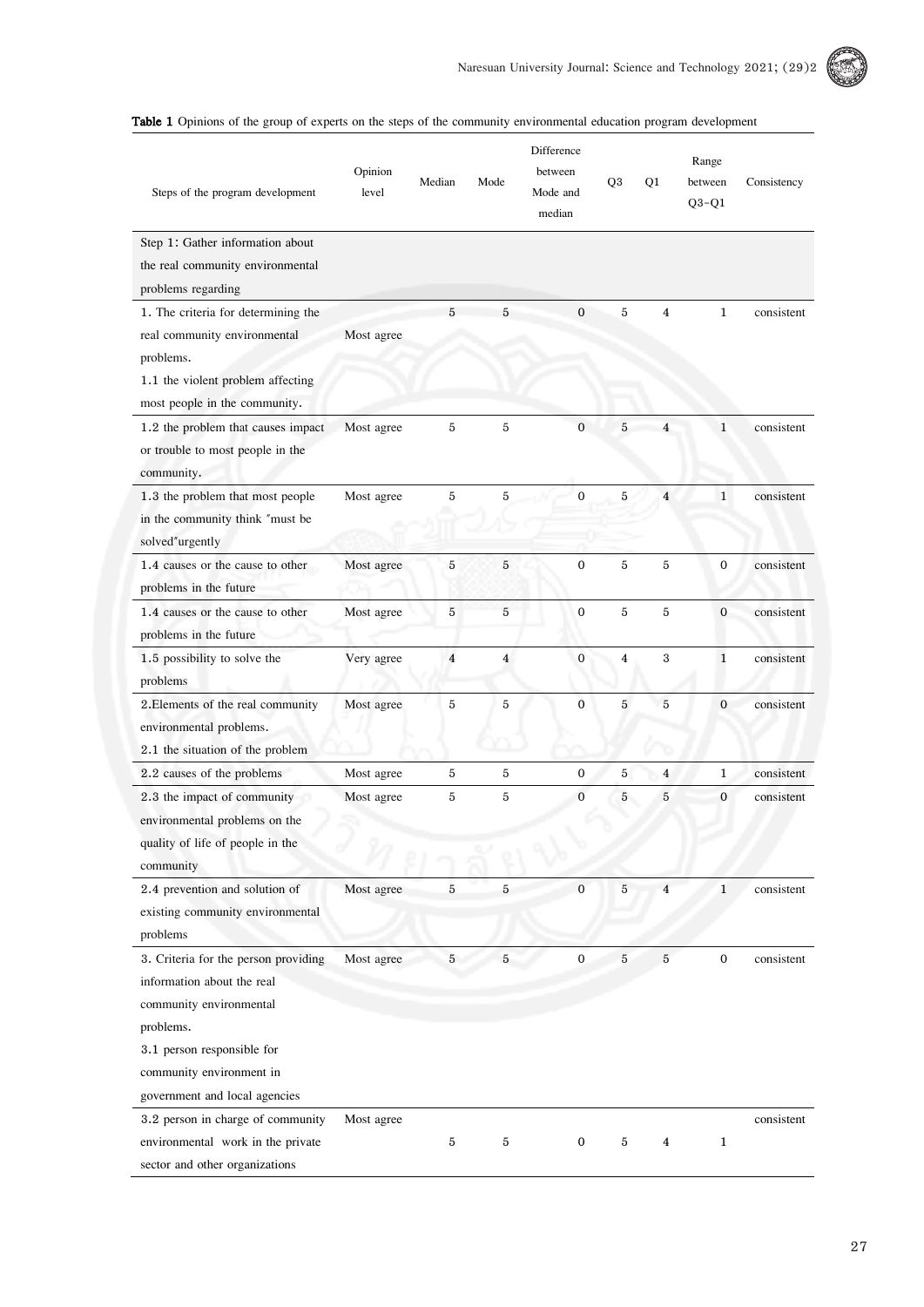# Table 1 (Cont.)

| Steps of the program development                                                                                                                                                                                                                                                    | Opinion<br>level | Median     | Mode        | Difference<br>between<br>Mode and<br>median | Q <sub>3</sub> | Q1             | Range<br>between<br>$Q3-Q1$ | Consistency |
|-------------------------------------------------------------------------------------------------------------------------------------------------------------------------------------------------------------------------------------------------------------------------------------|------------------|------------|-------------|---------------------------------------------|----------------|----------------|-----------------------------|-------------|
| 3.3 community leader                                                                                                                                                                                                                                                                | Most agree       | $\bf 5$    | 5           | 0                                           | $\bf 5$        | $\overline{5}$ | 0                           | consistent  |
| 4. Criteria for considering people in<br>the community who will give<br>information about the real<br>community environmental problems<br>4.1 being residents in the<br>community for at least 10 years,<br>which has seen continuous<br>environmental changes in the<br>community. | Most agree       | 5          | 5           | $\mathbf{0}$                                | $\sqrt{5}$     | $\overline{4}$ | $\mathbf{1}$                | consistent  |
| 4.2 a person who is able to transfer<br>knowledge about the situation,<br>cause, effect of the problem to the<br>quality of life of people in the<br>community, preventing and solving<br>community environmental problems.                                                         | Most agree       | 5          | $\mathbf 5$ | 0                                           | 5              | 4              | 1                           | consistent  |
| 4.3 a person who must use of the<br>community environment.                                                                                                                                                                                                                          | Most agree       | 5          | $\,$ 5 $\,$ | $\boldsymbol{0}$                            | $\overline{5}$ | $\overline{4}$ | $\mathbf{1}$                | consistent  |
| 4.4 being the participant in the<br>study / prevention and solution to<br>the problems.                                                                                                                                                                                             | Most agree       | 5          | 5           | $\mathbf{0}$                                | 5              | $\overline{4}$ | $\mathbf{1}$                | consistent  |
| 5. Using snowball technique to<br>select the people giving about the<br>real community environmental<br>problems.                                                                                                                                                                   | Most agree       | 5          | $5-1$       | $\mathbf{0}$                                | $\overline{5}$ | $\overline{4}$ | $\mathbf{1}$                | consistent  |
| 6. Prioritize the real community<br>environmental problems by the<br>people in the community                                                                                                                                                                                        | Most agree       | 5          | 5           | 0                                           | $\bf 5$        | 4              | $\mathbf{1}$                | consistent  |
| Step 2 Gather the content of<br>knowledge about the real<br>community environmental problems<br>regarding                                                                                                                                                                           | Most agree       |            |             |                                             |                |                |                             | consistent  |
| 1. Criteria for considering the<br>persons who are knowledgeable<br>about the content of the real<br>community environmental problems.<br>1.1 having knowledge about<br>orregarding or related to the<br>community environmental problems.                                          | Most agree       | $\sqrt{5}$ | $\bf 5$     | $\boldsymbol{0}$                            | $\bf 5$        | $\bf 5$        | $\boldsymbol{0}$            | consistent  |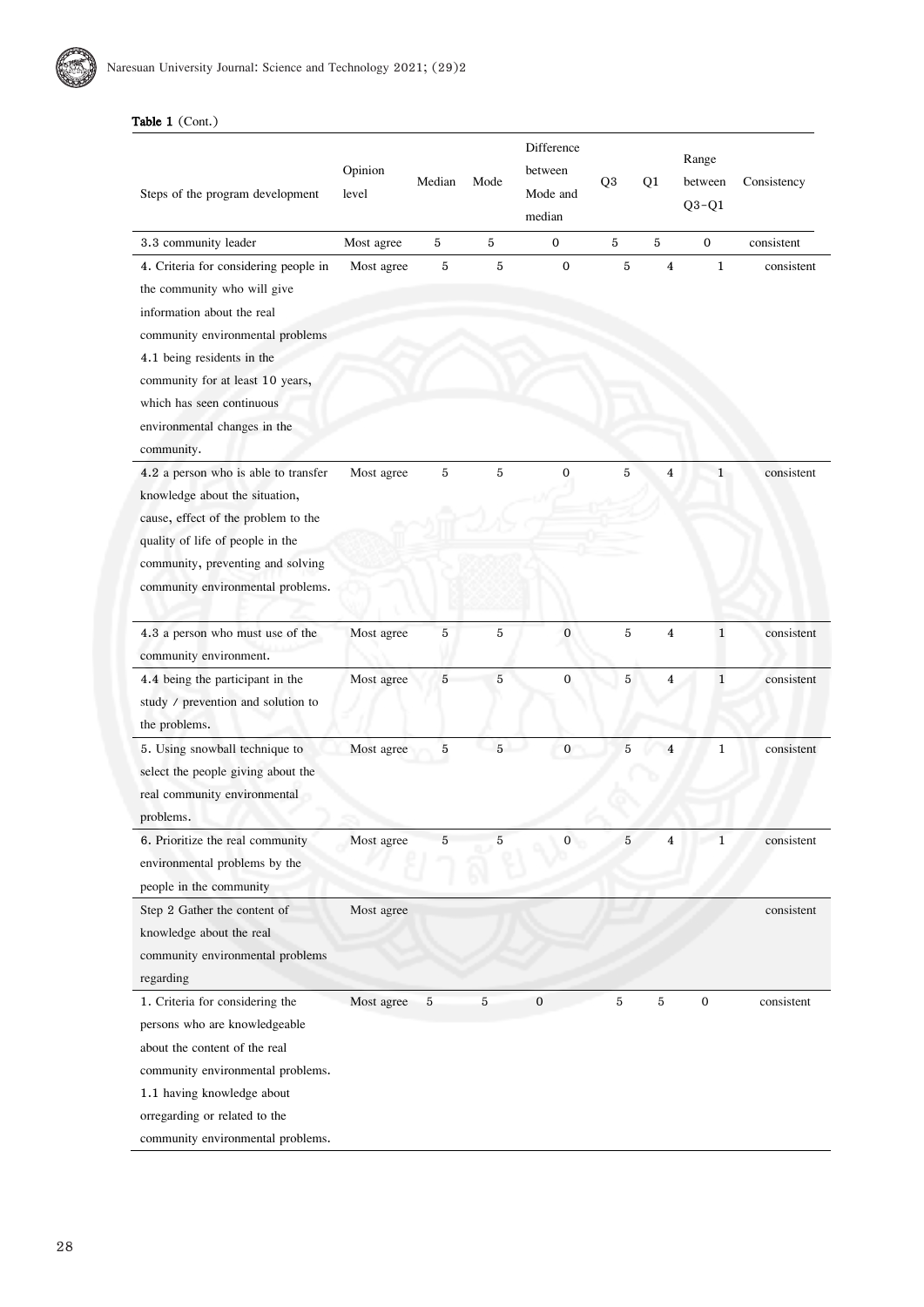

# Table 1(Cont.)

| Steps of the program development                                                                                                                                                           | Opinion<br>level | Median         | Mode           | Difference<br>between<br>Mode and<br>median | Q <sub>3</sub> | Q1                      | Range<br>between<br>$Q3-Q1$ | Consistency |
|--------------------------------------------------------------------------------------------------------------------------------------------------------------------------------------------|------------------|----------------|----------------|---------------------------------------------|----------------|-------------------------|-----------------------------|-------------|
| 1.2 having experience or<br>participation in prevention and<br>solution to the environmental<br>problems of that community.                                                                | Most agree       | 5              | 5              | $\mathbf{0}$                                | 5              | $\overline{4}$          | $\mathbf{1}$                | consistent  |
| 2. How to search for the person<br>who are knowledgeable about the<br>content of knowledge by using<br>snowball technique.                                                                 | Most agree       | $\bf 5$        | 5              | $\boldsymbol{0}$                            | 5              | $\overline{4}$          | $\mathbf{1}$                | consistent  |
| 3. How to gather the content of<br>knowledge about the real<br>community environmental problems<br>3.1 interviewing the persons who<br>are knowledgeable about the content<br>of knowledge | Most agree       | $\mathbf 5$    | 5              | $\mathbf{0}$                                | $\overline{5}$ | 4                       | $\mathbf{1}$                | consistent  |
| 3.2 from relevant documents or<br>reports                                                                                                                                                  | Most agree       | $\overline{5}$ | $\mathbf 5$    | $\bf{0}$                                    | 5              | $\overline{4}$          | $\mathbf{1}$                | consistent  |
| Step3:Define the teaching objectives<br>of each content of knowledge<br>regarding 3 domains                                                                                                | Most agree       |                |                |                                             |                |                         |                             | consistent  |
| 1. Define the teaching objectives in<br>cognitive domain.                                                                                                                                  | Most agree       | $\overline{5}$ | $\sqrt{5}$     | $\boldsymbol{0}$                            | 5              | 5                       | $\mathbf 0$                 | consistent  |
| 2. Define the teaching objectives in<br>psychomotor domain.                                                                                                                                | Most agree       | 5              | 5              | $\mathbf{0}$                                | 5              | 5                       | $\mathbf{0}$                | consistent  |
| 3. Define the teaching objectives in<br>affective domain.                                                                                                                                  | Most agree       | 5              | 5              | $\mathbf{0}$                                | 5              | $\overline{\mathbf{4}}$ | $\mathbf{1}$                | consistent  |
| Step 4:<br>Define the behavioral<br>objectives from the defined teaching<br>objectives.                                                                                                    | Most agree       | 5              | 5              | $\boldsymbol{0}$                            | $\overline{5}$ | 5                       | $\overline{0}$              | consistent  |
| Step 5: Define the activities for the<br>learners to perform according to the<br>behavioral objectives.                                                                                    | Most agree       | 5              | $\overline{5}$ | $\mathbf{0}$                                | $\mathbf 5$    | 5                       | $\mathbf{0}$                | consistent  |
| Teaching aids must be<br>Step6:<br>consistent with the activities for<br>students to do.                                                                                                   | Most agree       | $\overline{5}$ | $\bf 5$        | $\mathbf{0}$                                | $\overline{5}$ | $\bf 5$                 | $\mathbf{0}$                | consistent  |
| Step 7: Evaluation is based on the<br>learner's<br>behavioral<br>changes<br>according<br>behavioral<br>the<br>to<br>objectives.                                                            | Most agree       | 5              | 5              | $\boldsymbol{0}$                            | 5              | 5                       | $\mathbf 0$                 | consistent  |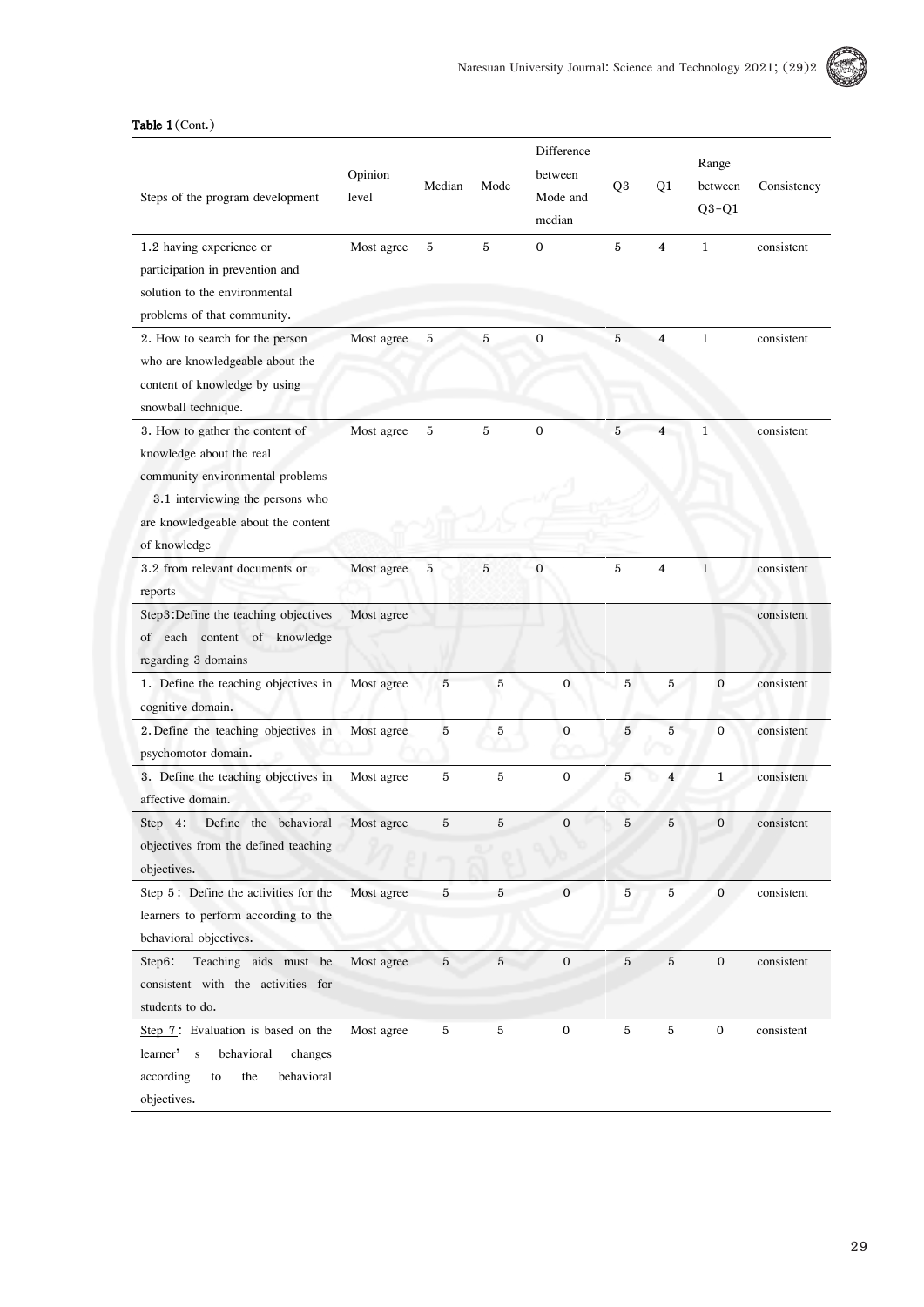# Table 1 (Cont.)

|               | Steps of the program development | Opinion<br>level | Median | Mode | Difference<br>between<br>Mode and<br>median | Q <sub>3</sub> | Q1 | Range<br>between<br>$Q3-Q1$ | Consistency |
|---------------|----------------------------------|------------------|--------|------|---------------------------------------------|----------------|----|-----------------------------|-------------|
|               | The model of real community      | Most agree       | 5      | 5    | $\Omega$                                    | 5              | 5  | $\Omega$                    | consistent  |
| environmental | education<br>project             |                  |        |      |                                             |                |    |                             |             |
|               | consists of 7 steps which are    |                  |        |      |                                             |                |    |                             |             |
| 1)            | Gather the<br>information        |                  |        |      |                                             |                |    |                             |             |
|               | about the real community         |                  |        |      |                                             |                |    |                             |             |
|               | environmental problems,          |                  |        |      |                                             |                |    |                             |             |
| 2)            | Gather the content of            |                  |        |      |                                             |                |    |                             |             |
|               | knowledge<br>about<br>real       |                  |        |      |                                             |                |    |                             |             |
|               | environmental problems,          |                  |        |      |                                             |                |    |                             |             |
| 3)            | Define<br>the<br>teaching        |                  |        |      |                                             |                |    |                             |             |
|               | objectives of each content       |                  |        |      |                                             |                |    |                             |             |
|               | of knowledge regarding 3         |                  |        |      |                                             |                |    |                             |             |
|               | domians,                         |                  |        |      |                                             |                |    |                             |             |
| 4)            | Define<br>the<br>behavioral      |                  |        |      |                                             |                |    |                             |             |
|               | objectives from the defined      |                  |        |      |                                             |                |    |                             |             |
|               | teaching objectives,             |                  |        |      |                                             |                |    |                             |             |
| 5)            | Define the activities for the    |                  |        |      |                                             |                |    |                             |             |
|               | learners<br>to<br>perform        |                  |        |      |                                             |                |    |                             |             |
|               | according to the behavioral      |                  |        |      |                                             |                |    |                             |             |
|               | objectives,                      |                  |        |      |                                             |                |    |                             |             |
| 6)            | Teaching aids must be            |                  |        |      |                                             |                |    |                             |             |
|               | consistent<br>with<br>the        |                  |        |      |                                             |                |    |                             |             |
|               | activities for student to do,    |                  |        |      |                                             |                |    |                             |             |
| 7)            | Evaluation is based on the       |                  |        |      |                                             |                |    |                             |             |
|               | learner'<br>behavioral<br>S      |                  |        |      |                                             |                |    |                             |             |
|               | changes according to the         |                  |        |      |                                             |                |    |                             |             |
|               | behavioral objectives.           |                  |        |      |                                             |                |    |                             |             |
|               |                                  |                  |        |      |                                             |                |    |                             |             |

According to the table, in general, it was found that:

1. The median was equal to 5 of all details of the steps except item 1. 5 of step 1 with the median of 4 which meant that all of experts agreed with all of items of each step at the highest level except item 1.5 of step 1 which was agreed at high level.

2. The differences between the median and the mode of the details of each step were equal to 0 which was not greater than 1.00, meaning that all of experienced experts agreed with the details of each step.

3. Interquartile ranges of the details of each step were not greater than 1. 50, meaning that all experienced experts' opinions regarding the details were consistent.

According to the results of the study, in general, it was found that: : all experienced experts' opinions were consistent with agreement at the highest level which meant that the community environmental education program development had to consist of the 7 steps namely; 1) Gather the information about the real community environmental problems; 2) Gather the content of knowledge about real environmental problems; 3) Define the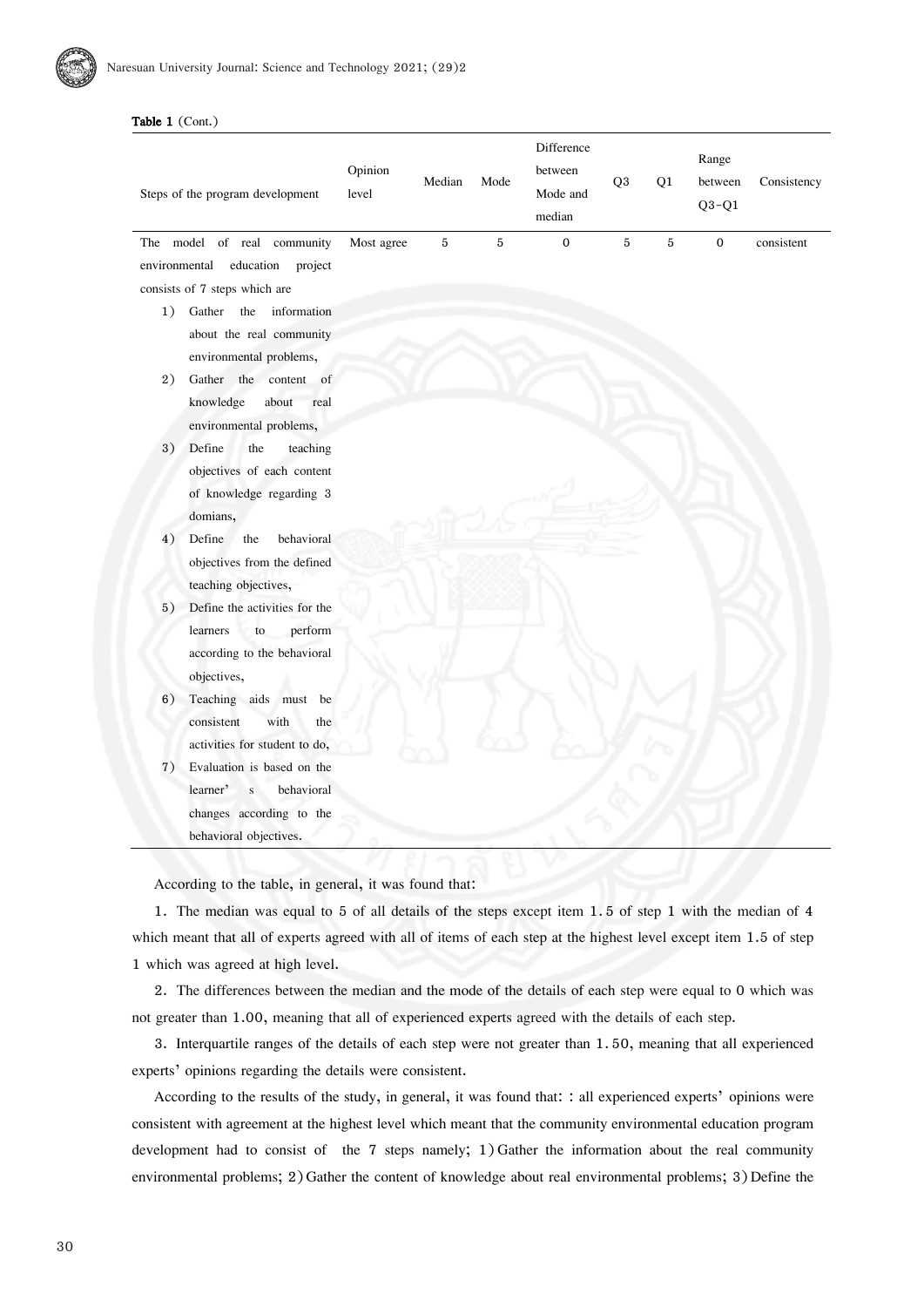

teaching objectives of each content of knowledge regarding 3 domains; 4)Define the behavioral objectives according to the defined teaching objectives; 5)Define the activities for the learners to perform according to the behavioral objectives; 6)Teaching aids had to be consistent with the activities for student to do; and 7)Evaluation was based on the learner's behavioral changes according to the defined behavioral objectives.

According to the model of community environmental education program development proposed above, it could be mentioned that it was different from the conventional method of developing the environmental education program, which was the training program by creating an action plan, not teaching plan. The training program stated what need to do to succeed according to the written objectives or goal, when and how to do and who were responsible. Therefore, it was impossible to assess whether the participants of the program could be able to prevent and solve community environmental problems or not. Environmental Quality Situation Report 2018 (Office of Natural Resources and Environmental Policy and Planning, 2019), indicates that the occurrence of environmental problems in communities continues to occur and is difficult to manage. It shows that past environmental education programs in the community cannot make the people in the community truly participate in the prevention and solving of environmental problems of their communities.

In contrast, the model proposed by the researcher could evaluate whether the participants' learning how to prevent and solve community environmental problems. It is based on 7 steps namely; 1)Gather information about real community environmental problems by analyzing from people related to that community problem; 2) Gather knowledge about real environmental problems, which include conditions, causes, effects and ways to prevent and solve environmental problems that the community can actually do; 3) Define the teaching objectives so that the participants could learn about the conditions, causes, effects of the problems and led to the ways to prevent and solve the problem that people in the community could actually do; 4) Define the behavioral objectives from the defined teaching objectives, to enable the participants to demonstrate behavioral prevention and solving of community environmental problems;  $5 \& 6$ ) Design a learning situation and teaching aids that induced participants to learn how to prevent and solve community environmental problems in parallel with actual practice. As for the final step, the participants would be evaluated immediately upon completion of the project that could learn according to the behavioral objectives defined or not and how much? However, if any participants had not yet achieved the behavioral objectives, they could repeatedly learn on their own.

# Conclusion and Suggestions

Therefore, if we were able to develop a community environmental education program that allowed the participants who were people in the community learned about real environmental problems in their communities, causes, effects and ways to prevent and solve the problems. If the people in the community could actually do, the problems would definitely decrease.

The researcher's model had been applied to set up a vocational training program in agriculture, namely, the production of ready - to - eat drowning aquaculture for the first year of vocational certificate students of SuratThani College of Agriculture and Technology by Ketkaew ( 2019). The results showed that all students could achieve the behavioral objective.

It could be seen that the researcher's model of program development could be applied to both the community environmental education program and the agricultural vocational training program development in various fields.